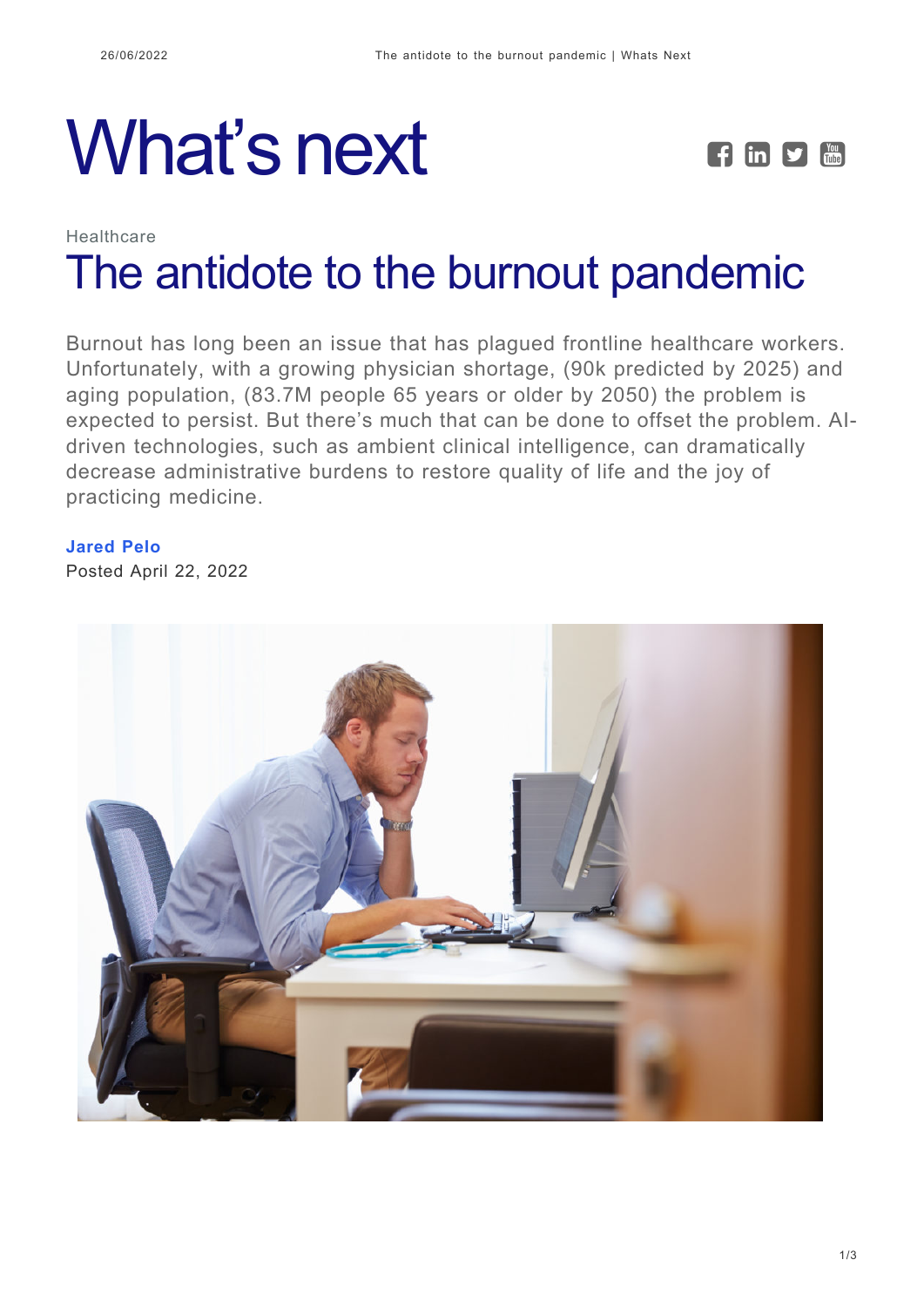Burnout has long been an issue that has plagued frontline healthcare workers. The COVID pandemic has increased burnout both in its intensity and scale with more physicians reporting feelings of burnout. Pre-pandemic, [42% of physicians](https://medscape.com/slideshow/2020-lifestyle-burnout-6012460) said they were burned out and [64% say](https://www.aafp.org/journals/fpm/blogs/inpractice/entry/covid_burnout_survey.html#:~:text=Physician%20burnout%20was%20already%20a,5%2C000%20%E2%80%94%20practice%20in%20the%20U.S) [it has intensified](https://www.aafp.org/journals/fpm/blogs/inpractice/entry/covid_burnout_survey.html#:~:text=Physician%20burnout%20was%20already%20a,5%2C000%20%E2%80%94%20practice%20in%20the%20U.S) due to the pandemic. It is estimated that burnout costs [U.S. healthcare](https://www.nejm.org/doi/full/10.1056/NEJMp2003149) [organizations \\$4.6B a year.](https://www.nejm.org/doi/full/10.1056/NEJMp2003149)

But just what is burnout and what are its impacts? According to the World Health Organization, burn-out is a syndrome conceptualized as resulting from chronic workplace stress that has not been successfully managed. It is characterized by three dimensions:

- **Feelings of energy depletion or exhaustion**
- Increased mental distance from one's job, or feelings of negativism or cynicism related to one's job
- Reduced professional efficacy

Unfortunately, with a growing physician shortage, ([90k predicted by 2025\)](https://www.healthcarefinancenews.com/news/doctor-shortage-hit-90000-2025-report-says) and aging population, ([83.7M people 65 years or older by 2050](https://www.clinicaladvisor.com/home/web-exclusives/elderly-population-will-reach-83-7m-by-2050/)) the problem is expected to persist.

In [Medscape's burnout and depression report,](https://login.medscape.com/login/sso/getlogin?wcode=102&client=205502&urlCache=aHR0cHM6Ly93d3cubWVkc2NhcGUuY29tL3NsaWRlc2hvdy8yMDIyLWxpZmVzdHlsZS1idXJub3V0LTYwMTQ2NjQ&sc=ng&scode=msp) these are the top contributors to burnout:

- **Too many bureaucratic tasks 60%**
- Too many hours at work 34%
- **Lack of control/autonomy over my life 32%**

It is no surprise that "too many bureaucratic tasks" top the list. Especially when you consider that for [every hour of patient care, two hours are spent documenting it](https://www.acpjournals.org/doi/10.7326/M16-0961).

While you may not be able to control government regulations or COVID protocols, you can control the top factors contributing to burnout:

These three factors are intertwined. The administrative burden contributes to too many hours working, often spent after hours documenting care, which leads to feelings of lack of control over ones' life.

The antidote to help mitigate burnout is [ambient clinical intelligence \(ACI\).](https://whatsnext.nuance.com/healthcare/how-voice-based-ai-will-transform-care-delivery/) It reduces administrative burdens by automatically documenting care.

In fact, Nuance's ambient clinical intelligence solution, the [Dragon Ambient eXperience](https://www.nuance.com/healthcare/ambient-clinical-intelligence.html), is reducing documentation time by 50% and boosting physician satisfaction. 93% of DAX users say they would be disappointed if they no longer had access to DAX and 9 out of 10 recommend it.

So, just what is DAX?

Nuance DAX is an AI-powered, voice-enabled solution that automatically documents patient encounters accurately and efficiently at the point of care. For use in office and telehealth settings, in all ambulatory specialties including primary and urgent care, Nuance DAX